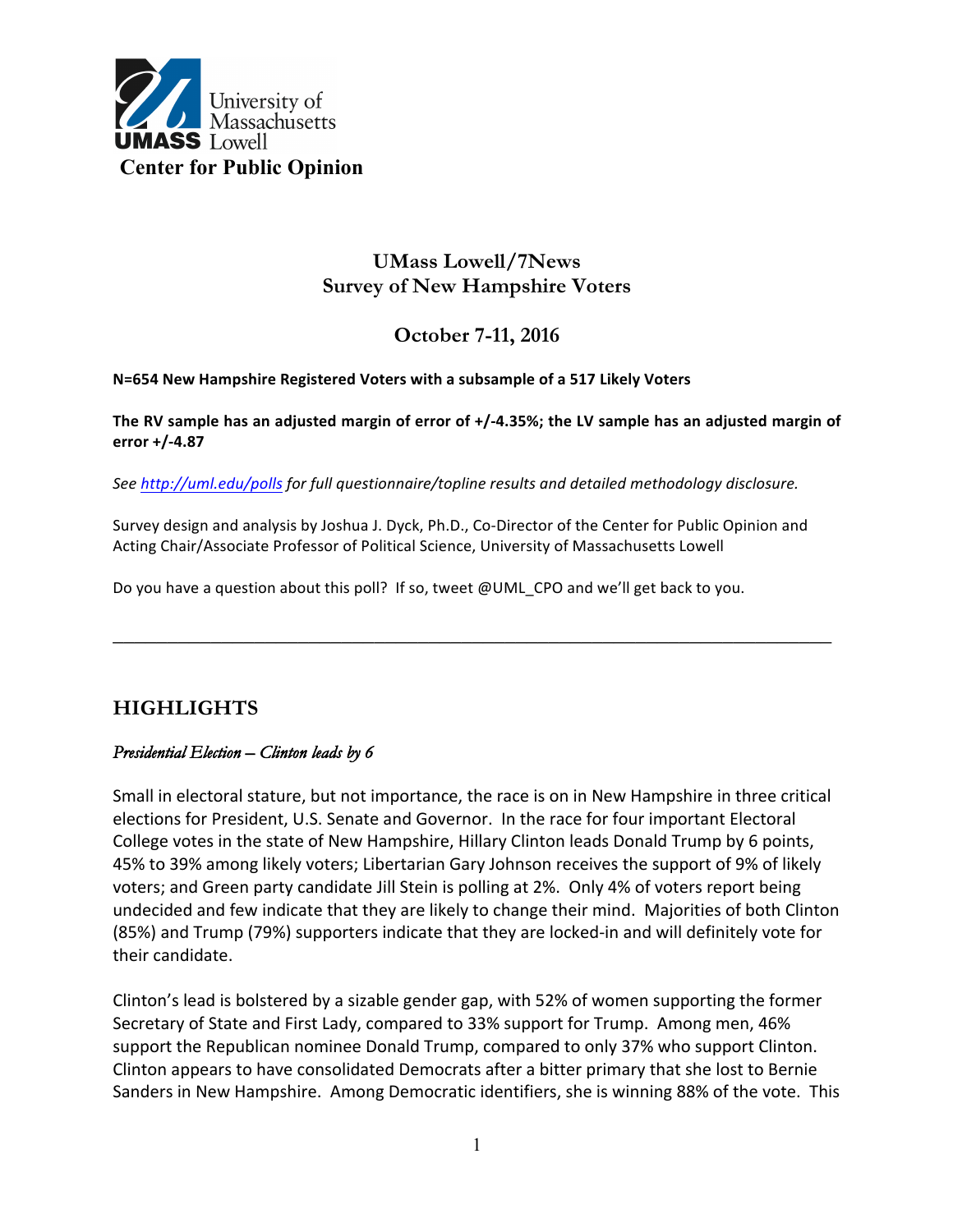

is a considerably better rate of partisan retention than her opponent Donald Trump, who is winning just 77% of Republicans. Quite notably, 11% of Republican identifiers indicate their intention to vote for Libertarian Gary Johnson compared to only 2% of Democrats. In New Hampshire, Gary Johnson is definitively hurting Trump more than Clinton. Clinton does best among the youngest and oldest voters, while Trump is winning those ages 40-49 by a 2 to 1 margin, 50 to 24 percent.

## *Effect of the Leaked Tape on Support for Trump*

The field period on our poll started before the controversial remarks made by Donald Trump in a taped conversation from 2005 were widely disseminated last Friday. However, over the last three days of calling, respondents were asked if they were aware and/or had heard his remarks, and if it had affected their support of Trump (margin of error on these respondents is  $+/-$ 6.19%). New Hampshire voters are widely aware of the tape's existence – 62% of likely voters report that they have listened to the audio and an additional 21% of likely voters state that they had "heard a lot about the conversation" between Trump and Billy Bush. Nearly a third of those who were aware of the audio (30%) say that it made them less likely to vote for Trump, 1% said it made them more likely to vote for Trump and the vast majority, 66%, said it does not make a difference. Women are 15 percentage points more likely to say that the comments make them less likely to vote for Trump (37% to 22%). However, there is considerable evidence of motivated partisan reasoning  $-$  just 7% of Republicans say that they are less likely to vote for Trump after becoming aware of his comments.

## *Candidate Characteristics*

As has been a theme of national polling analysis throughout this campaign, both of the major party candidates have net negative favorability ratings: 32% of likely voters view Trump as favorable compared to 63% who view him as unfavorable. For Clinton, the numbers are a little better, but still only 42% of voters view her favorably, compared to 55% who view her unfavorably. Where is this lack of favorability coming from? Perhaps it can be attributed to just a third (33% for each, respectively) of New Hampshire voters who view either candidate as honest and trustworthy. Clinton, however, does considerably better than Trump on whether each candidate has the "necessary qualifications to be President." Clinton is viewed as qualified by 61% of likely voters, compared to only 34% who view Trump as qualified. The results are even more stark on the question of temperament; 64% of New Hampshire likely voters feel that Clinton has the necessary temperament to be President compared to only 28% who feel Trump has the necessary temperament to be President. Both candidates have tried to make temperament a central part of the campaign and Clinton's lead can be attributed to the fact that she is winning this argument among voters in New Hampshire.